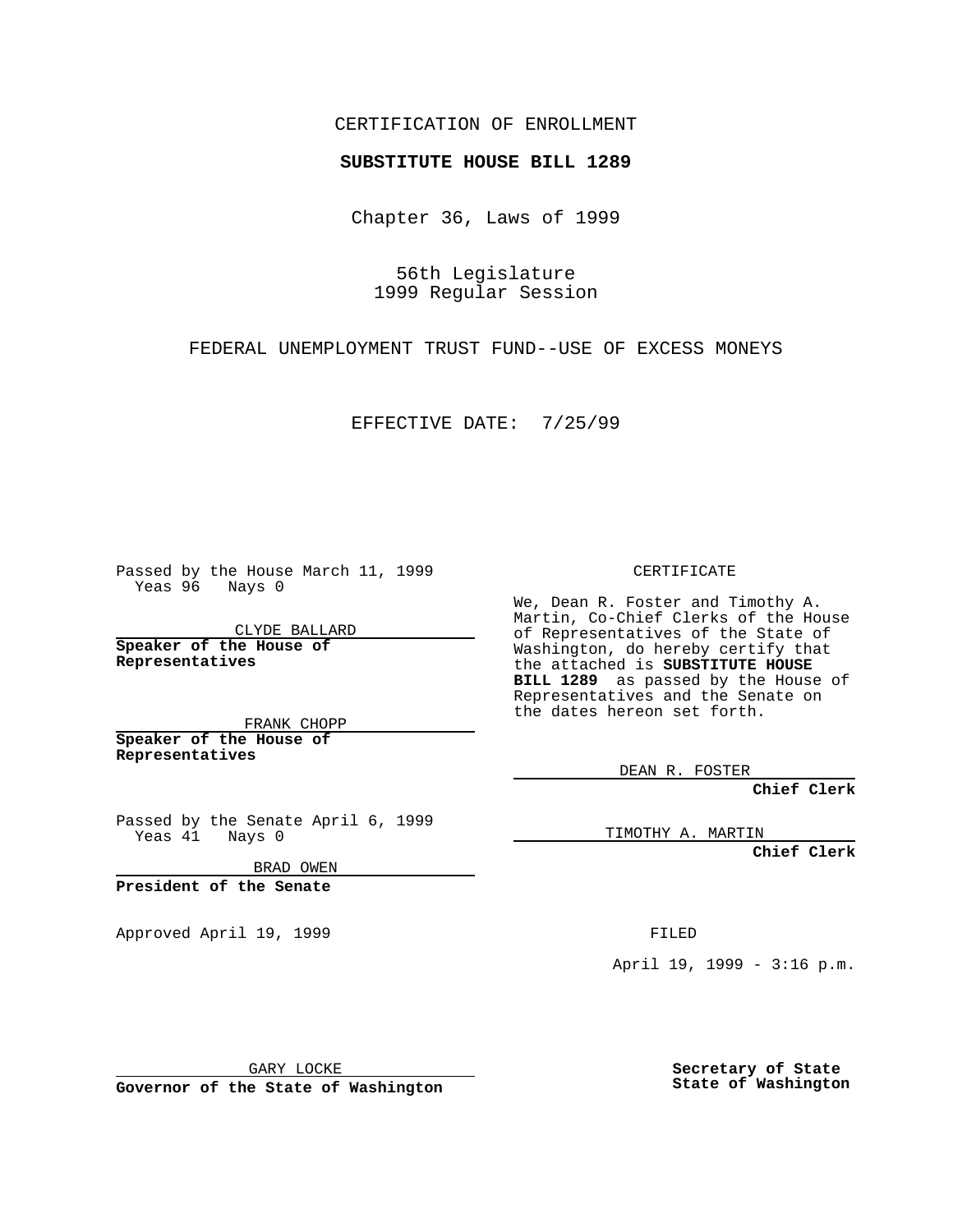## **SUBSTITUTE HOUSE BILL 1289** \_\_\_\_\_\_\_\_\_\_\_\_\_\_\_\_\_\_\_\_\_\_\_\_\_\_\_\_\_\_\_\_\_\_\_\_\_\_\_\_\_\_\_\_\_\_\_

\_\_\_\_\_\_\_\_\_\_\_\_\_\_\_\_\_\_\_\_\_\_\_\_\_\_\_\_\_\_\_\_\_\_\_\_\_\_\_\_\_\_\_\_\_\_\_

Passed Legislature - 1999 Regular Session

**State of Washington 56th Legislature 1999 Regular Session**

**By** House Committee on Commerce & Labor (originally sponsored by Representatives Conway, Clements, McIntire and Wood; by request of Employment Security Department)

Read first time 02/26/1999.

 AN ACT Relating to conforming unemployment compensation statutes with federal law; amending RCW 50.16.030; and creating a new section.

BE IT ENACTED BY THE LEGISLATURE OF THE STATE OF WASHINGTON:

 **Sec. 1.** RCW 50.16.030 and 1983 1st ex.s. c 7 s 1 are each amended to read as follows:

 (1) Moneys shall be requisitioned from this state's account in the unemployment trust fund solely for the payment of benefits and repayment of loans from the federal government to guarantee solvency of the unemployment compensation fund in accordance with regulations prescribed by the commissioner, except that money credited to this state's account pursuant to section 903 of the social security act, as amended, shall be used exclusively as provided in RCW 50.16.030(5). The commissioner shall from time to time requisition from the unemployment trust fund such amounts, not exceeding the amounts standing to its account therein, as he or she deems necessary for the payment of benefits for a reasonable future period. Upon receipt thereof the treasurer shall deposit such moneys in the benefit account 18 and shall issue his or her warrants for the payment of benefits solely from such benefits account.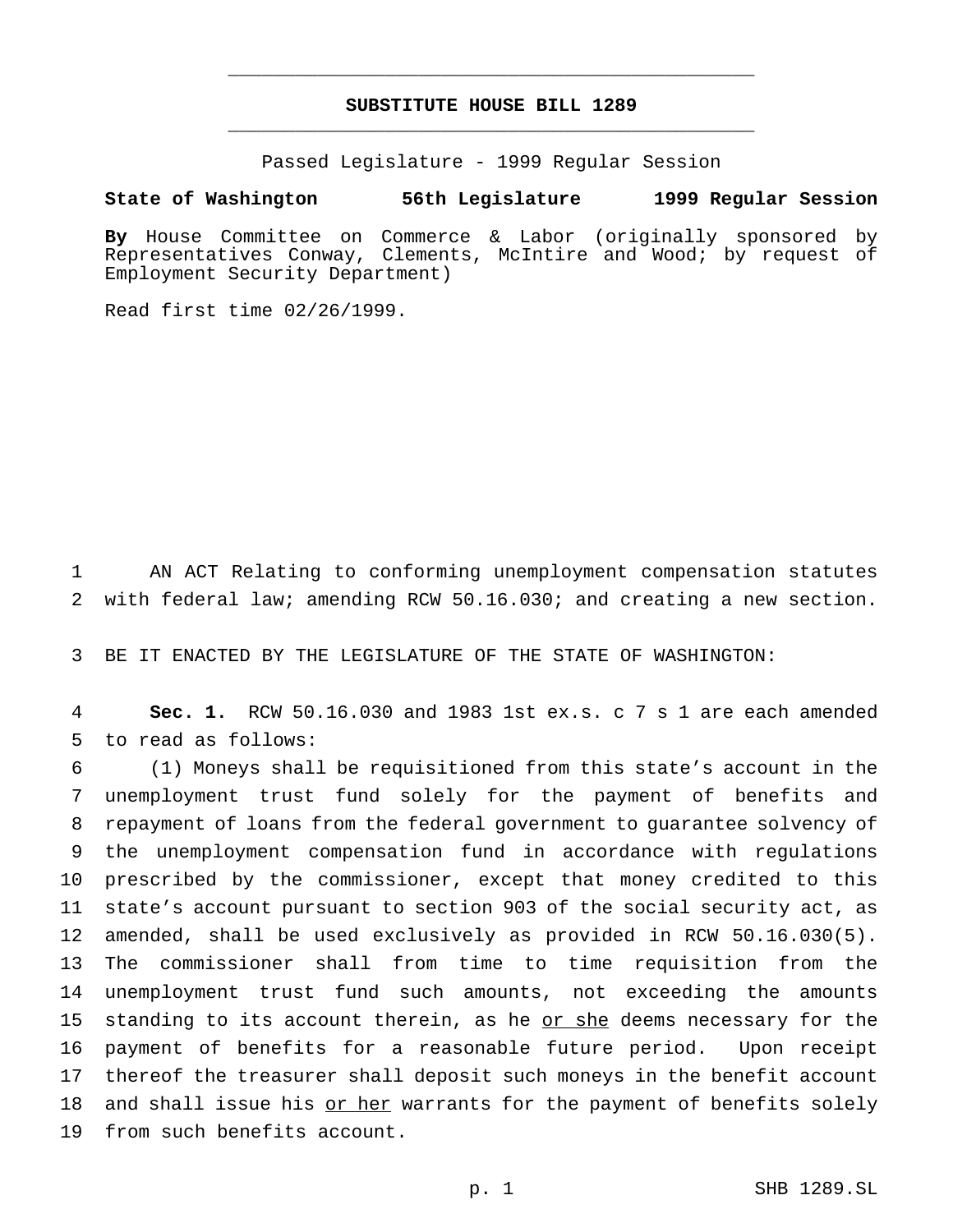(2) Expenditures of such moneys in the benefit account and refunds from the clearing account shall not be subject to any provisions of law requiring specific appropriations or other formal release by state officers of money in their custody, and RCW 43.01.050, as amended, shall not apply. All warrants issued by the treasurer for the payment of benefits and refunds shall bear the signature of the treasurer and 7 the countersignature of the commissioner, or his or her duly authorized agent for that purpose.

 (3) Any balance of moneys requisitioned from the unemployment trust fund which remains unclaimed or unpaid in the benefit account after the expiration of the period for which sums were requisitioned shall either be deducted from estimates for, and may be utilized for the payment of, benefits during succeeding periods, or in the discretion of the commissioner, shall be redeposited with the secretary of the treasury of the United States of America to the credit of this state's account in the unemployment trust fund.

 (4) Money credited to the account of this state in the unemployment trust fund by the secretary of the treasury of the United States of America pursuant to section 903 of the social security act, as amended, may be requisitioned and used for the payment of expenses incurred for the administration of this title pursuant to a specific appropriation by the legislature, provided that the expenses are incurred and the money is requisitioned after the enactment of an appropriation law which:

 (a) Specifies the purposes for which such money is appropriated and 26 the amounts appropriated therefor( $(\tau)$ ) i

 (b) Limits the period within which such money may be obligated to a period ending not more than two years after the date of the enactment 29 of the appropriation law( $(\tau)$ ) *i* and

 (c) Limits the amount which may be obligated during a twelve-month period beginning on July 1st and ending on the next June 30th to an amount which does not exceed the amount by which (i) the aggregate of the amounts credited to the account of this state pursuant to section 903 of the social security act, as amended, during the same twelve- month period and the thirty-four preceding twelve-month periods, exceeds (ii) the aggregate of the amounts obligated pursuant to RCW 50.16.030 (4), (5) and (6) and charged against the amounts credited to the account of this state during any of such thirty-five twelve-month periods. For the purposes of RCW 50.16.030 (4), (5) and (6), amounts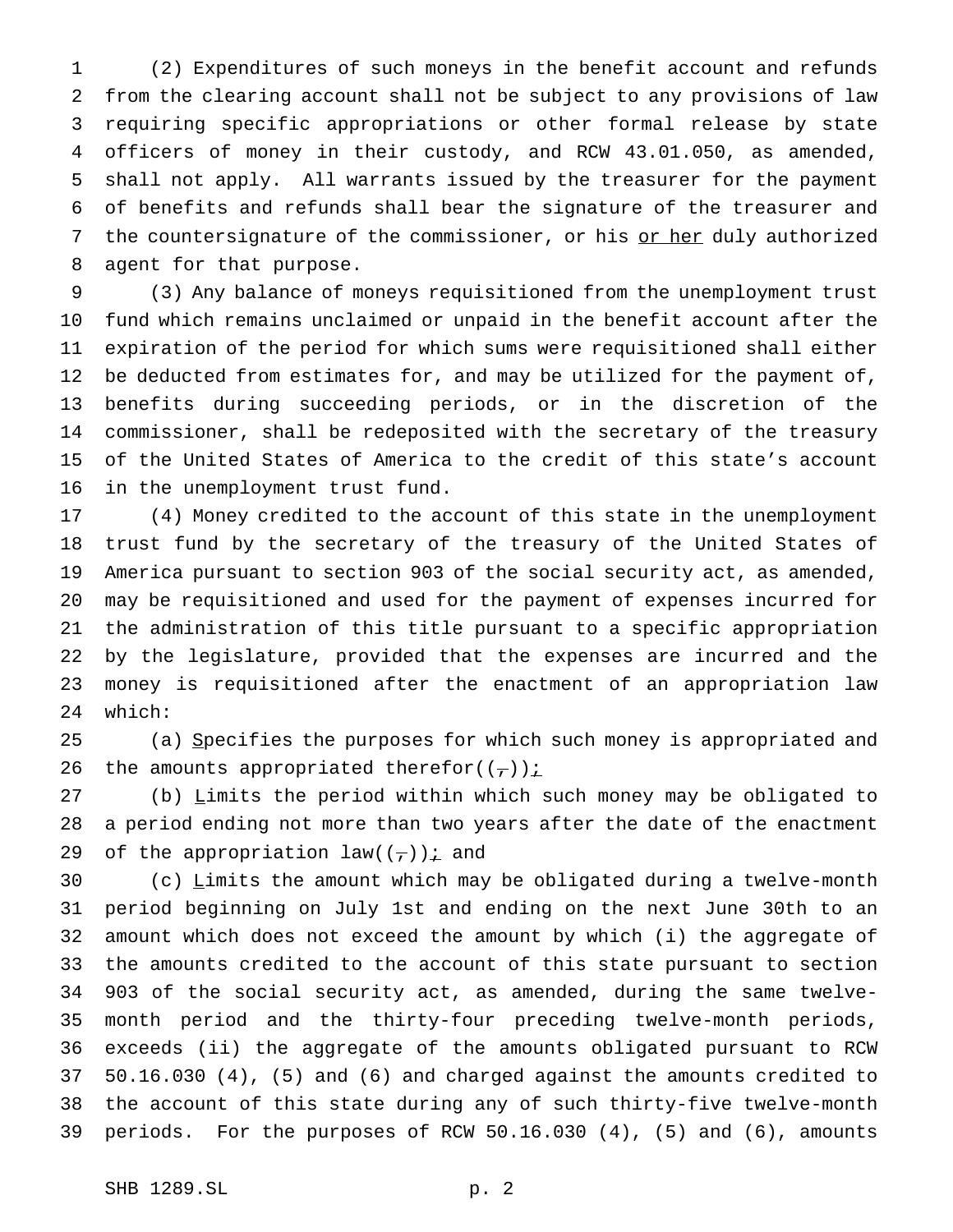obligated during any such twelve-month period shall be charged against equivalent amounts which were first credited and which are not already so charged; except that no amount obligated for administration during any such twelve-month period may be charged against any amount credited during such a twelve-month period earlier than the thirty-fourth twelve-month period preceding such period: PROVIDED, That any amount credited to this state's account under section 903 of the social security act, as amended, which has been appropriated for expenses of administration, whether or not withdrawn from the trust fund shall be excluded from the unemployment compensation fund balance for the purpose of experience rating credit determination.

 (5) Money credited to the account of this state pursuant to section 903 of the social security act, as amended, may not be withdrawn or used except for the payment of benefits and for the payment of expenses of administration and of public employment offices pursuant to RCW 16 50.16.030 (4), (5) and (6). However, moneys credited because of excess amounts in federal accounts in federal fiscal years 1999, 2000, and 2001 shall be used solely for the administration of the unemployment compensation program and are not subject to appropriation by the 20 legislature for any other purpose.

 (6) Money requisitioned as provided in RCW 50.16.030 (4), (5) and (6) for the payment of expenses of administration shall be deposited in the unemployment compensation fund, but until expended, shall remain a part of the unemployment compensation fund. The commissioner shall maintain a separate record of the deposit, obligation, expenditure and return of funds so deposited. Any money so deposited which either will not be obligated within the period specified by the appropriation law or remains unobligated at the end of the period, and any money which has been obligated within the period but will not be expended, shall be returned promptly to the account of this state in the unemployment trust fund.

 NEW SECTION. **Sec. 2.** If any part of this act is found to be in conflict with federal requirements that are a prescribed condition to the allocation of federal funds to the state or the eligibility of employers in this state for federal unemployment tax credits, the conflicting part of this act is inoperative solely to the extent of the conflict, and the finding or determination does not affect the operation of the remainder of this act. Rules adopted under this act